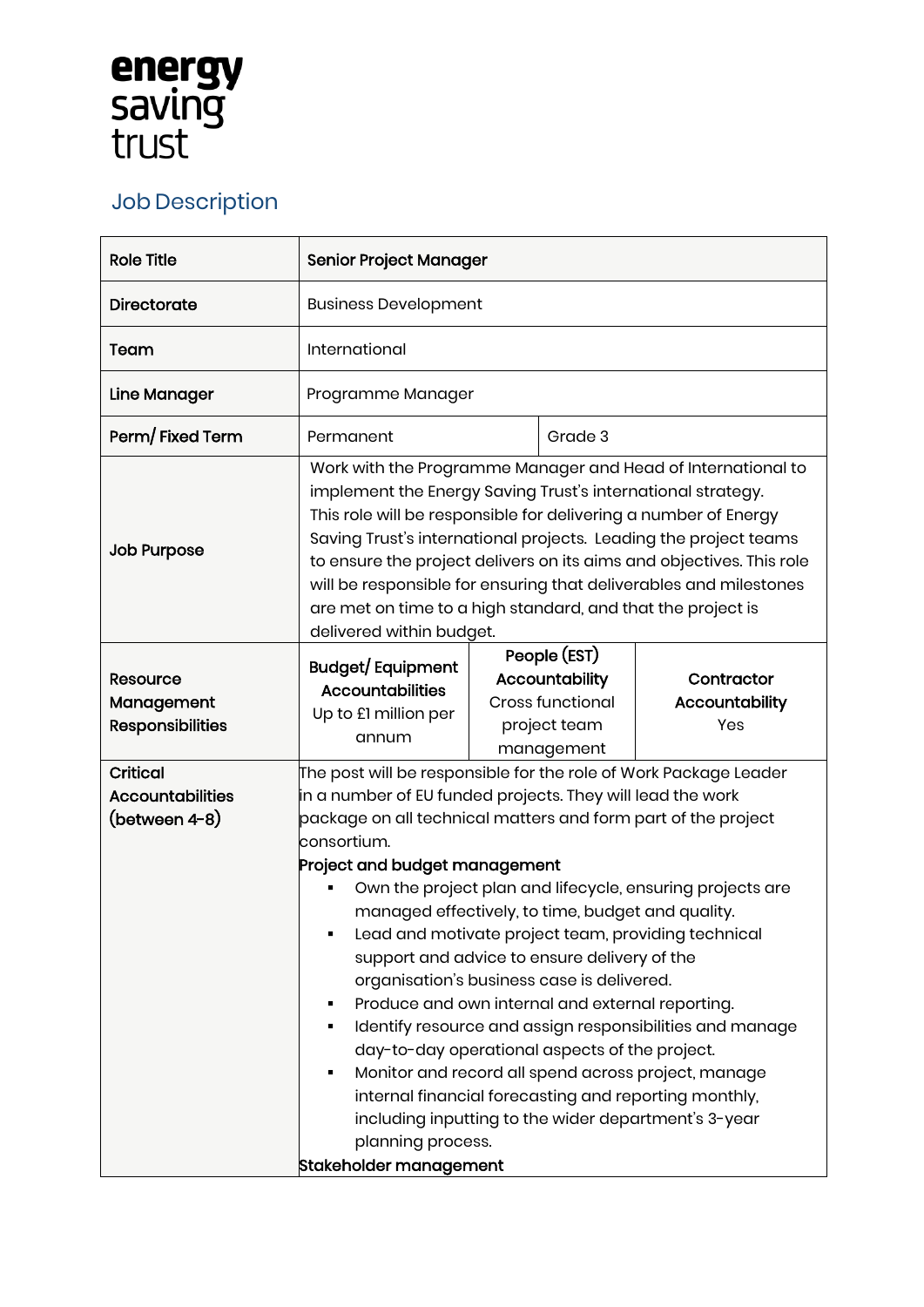

|                         | Build and manage relationships with external<br>٠                    |  |  |  |
|-------------------------|----------------------------------------------------------------------|--|--|--|
|                         | stakeholders and ensure strong engagement with the                   |  |  |  |
|                         | project activities and outputs                                       |  |  |  |
|                         | Manage and develop relationships with project partners               |  |  |  |
|                         | and funders (eg CINEA, BEIS).                                        |  |  |  |
| Knowledge, skills and   | Must have:                                                           |  |  |  |
| qualifications required | Experience of successfully managing projects in the                  |  |  |  |
|                         | sustainability sector, including financial management,               |  |  |  |
|                         | developing workplans, producing reports and delivering               |  |  |  |
|                         | projects to time and budget.                                         |  |  |  |
|                         | Skills in planning and facilitating capacity-building workshops<br>٠ |  |  |  |
|                         | and peer-to-peer learning activities (both virtual and in-           |  |  |  |
|                         | person)                                                              |  |  |  |
|                         | Ability to engage and work with local and national<br>$\blacksquare$ |  |  |  |
|                         | government, public authorities, and policy professionals             |  |  |  |
|                         | Strong communication skills on complex topics (such as<br>٠          |  |  |  |
|                         | technical/policy aspects of energy efficiency)                       |  |  |  |
|                         | Ability to plan and prioritise own workload and manage<br>٠          |  |  |  |
|                         | multiple priorities concurrently.                                    |  |  |  |
|                         | Ability to manage a project team, delegating tasks and<br>٠          |  |  |  |
|                         | monitoring progress, while keeping the project team engaged          |  |  |  |
|                         | Excellent attention to detail.<br>٠                                  |  |  |  |
|                         | Excellent interpersonal skills and proven track record of<br>٠       |  |  |  |
|                         | successful engagement with internal and external                     |  |  |  |
|                         | stakeholders.                                                        |  |  |  |
|                         | Self-starter, with the ability to work independently with minimal    |  |  |  |
|                         | supervision and as part of a team.                                   |  |  |  |
|                         | Ability to analyse and solve complex problems and make               |  |  |  |
|                         | decisions.                                                           |  |  |  |
|                         | Experienced in working with diverse people from different<br>٠       |  |  |  |
|                         | cultures, backgrounds and fields.                                    |  |  |  |
|                         | Excellent IT skills, in particular excellent Microsoft Office skills |  |  |  |
|                         | (Excel, Word and PowerPoint in particular)                           |  |  |  |
|                         |                                                                      |  |  |  |